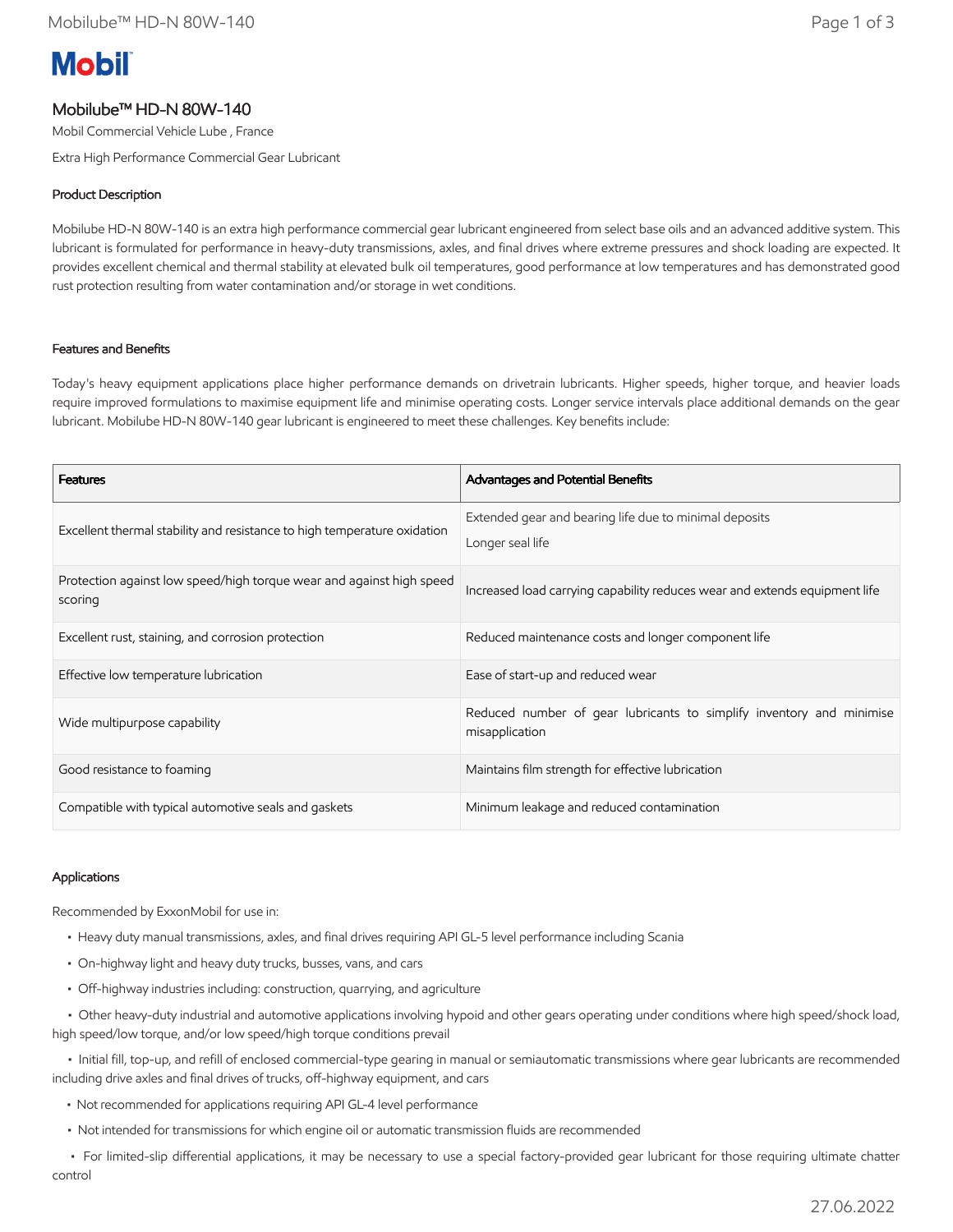# Specifications and Approvals

This product meets or exceeds the requirements of:

API GL-5

# Properties and Specifications

| Property                                      |             |
|-----------------------------------------------|-------------|
| Grade                                         | SAE 80W-140 |
| Density @ 15.6 C, kg/l, ASTM D4052            | 0.892       |
| Flash Point, Cleveland Open Cup, °C, ASTM D92 | 196         |
| Kinematic Viscosity @ 100 C, mm2/s, ASTM D445 | 25.3        |
| Kinematic Viscosity @ 40 C, mm2/s, ASTM D445  | 262         |
| Pour Point, °C, ASTM D97                      | $-30$       |
| Viscosity Index, ASTM D2270                   | 125         |

#### Health and safety

Health and Safety recommendations for this product can be found on the Material Safety Data Sheet (MSDS) @ [http://www.msds.exxonmobil.com/psims](http://www.msds.exxonmobil.com/psims/psims.aspx) /psims.aspx

All trademarks used herein are trademarks or registered trademarks of Exxon Mobil Corporation or one of its subsidiaries unless indicated otherwise.

09-2021

#### Esso Société Anonyme Française

20 rue Paul Héroult 92000 Nanterre, France

Société Anonyme au capital de 98 337 521,70 euros

RCS Nanterre 542 010 053

You can always contact our Technical Help Desk engineers on Mobil lubricants and services related questions:<https://www.mobil.fr/fr-fr/contact-us> Tel. +33 (0)1 49 67 90 00

#### [http://www.exxonmobil.com](http://www.exxonmobil.com/)

Typical Properties are typical of those obtained with normal production tolerance and do not constitute a specification. Variations that do not affect product performance are to be expected during normal manufacture and at different blending locations. The information contained herein is subject to change without notice. All products may not be available locally. For more information, contact your local ExxonMobil contact or visit [www.exxonmobil.com](http://www.exxonmobil.com/)

ExxonMobil is comprised of numerous affiliates and subsidiaries, many with names that include Esso, Mobil, or ExxonMobil. Nothing in this document is intended to override or supersede the corporate separateness of local entities. Responsibility for local action and accountability remains with the local ExxonMobil-affiliate entities.

Energy lives here™

**ExconMobil**